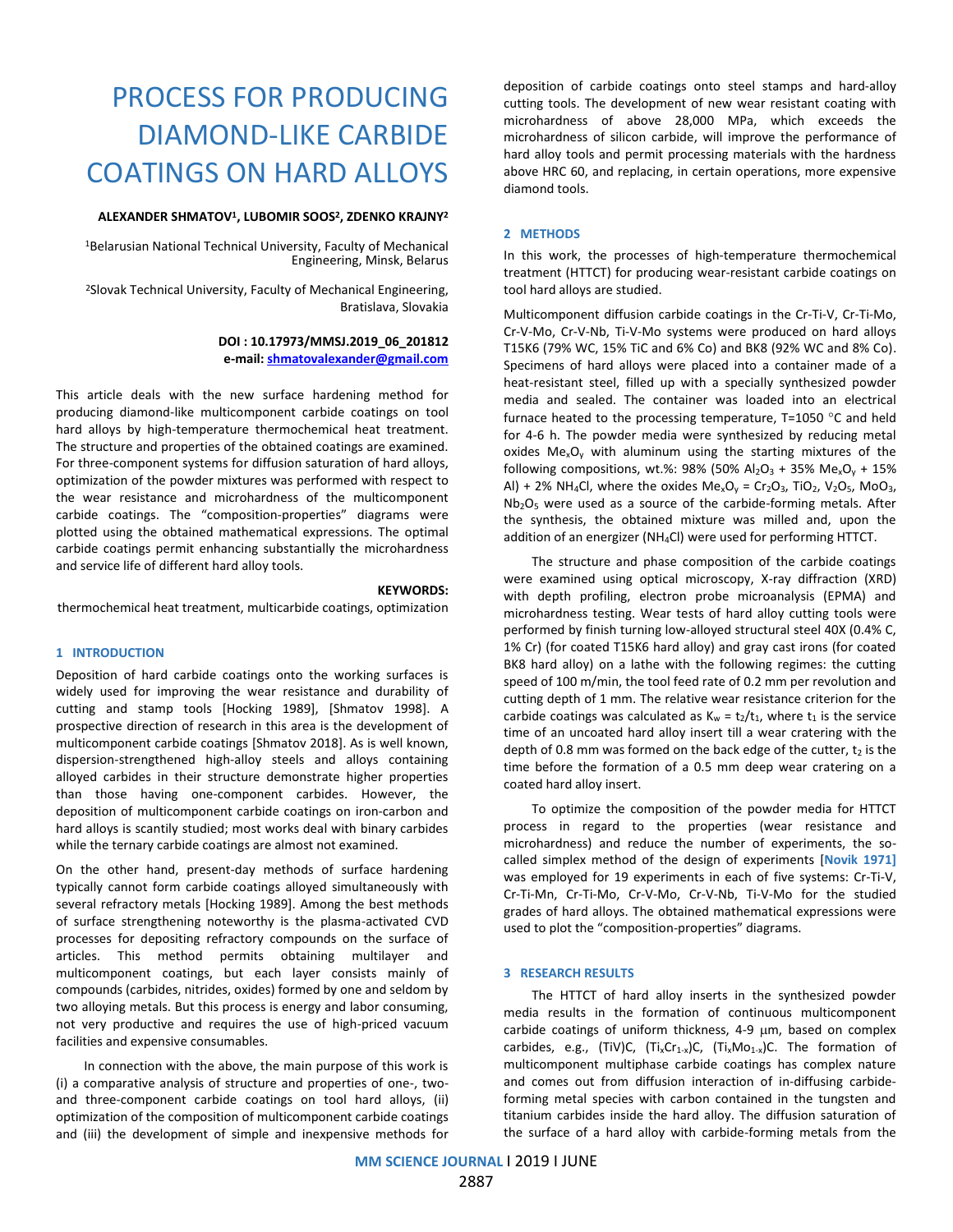powder medium is accompanied by redistribution of the elements (W, Ti and Co) in the underlying material because of the cross-term effects Because of these reasons, the HTTCT brings about the formation of non-equilibrium phase composition of the obtained carbide coatings.

The comparative data on the maximal wear resistance and maximal microhardness of one-, two- and three-component carbide coatings in systems Cr-Ti-V, Cr-Ti-Mo, Cr-V-Mo, Cr-V-Nb and Ti-V-Mo on hard alloy BK8 are presented in Fig. 1 and Fig. 2. Similar results for hard alloy T15K6 is shown in Fig. 3 and Fig. 4. It should be outlined that the maximal level of wear resistance and microhardness of these two-component carbide coatings was chosen among three variants of coatings, and for three-component carbide coatings the choice was made among seven variants of coatings. A linear correlation has been found between the wear resistance and the microhardness of carbide coatings on the T15K6 and BK8 hard alloys in five systems: the coefficient of pair correlation is 0.74-0.99 (Tab. 1).



**Figure 1.** Diagram of maximal microhardness  $H<sub>u</sub>$  of carbide coatings on hard alloy BK8



**Figure 2.** Diagram of maximal wear resistance  $K_w$  of carbide coatings on hard alloy BK8



**Figure 3.** Diagram of maximal microhardness  $H<sub>\mu</sub>$  of carbide coatings on hard alloy T15K6



**Figure 4.** Diagram of maximal wear resistance  $K_w$  of carbide coatings on hard alloy T15K6

|          |                      |                 |             | <b>Microhardness</b> | Wear                      |                 |
|----------|----------------------|-----------------|-------------|----------------------|---------------------------|-----------------|
| System   |                      |                 | $H_{\rm u}$ |                      | resistance K <sub>w</sub> |                 |
|          |                      |                 | T15K6       | BK <sub>8</sub>      | T15K6                     | BK <sub>8</sub> |
|          | <b>Microhardness</b> | T15K6           |             |                      | 0.74                      |                 |
| Cr-Ti-V  | $H_{\mathfrak{u}}$   | BK <sub>8</sub> |             |                      |                           | 0.76            |
|          | Wear resistance      | T15K6           |             |                      |                           |                 |
|          | Kw                   | BK <sub>8</sub> |             |                      |                           |                 |
|          | <b>Microhardness</b> | T15K6           | 1           |                      | 0.88                      |                 |
| Cr-V-Nb  | $H_{\rm u}$          | BK8             |             |                      |                           | 0.94            |
|          | Wear resistance      | T15K6           |             |                      |                           |                 |
|          | Κw                   | BK <sub>8</sub> |             |                      |                           | 1               |
|          | <b>Microhardness</b> | T15K6           | 1           |                      | 0.94                      |                 |
| Cr-Ti-Mo | $H_{\mathfrak{u}}$   | BK <sub>8</sub> |             |                      |                           | 0.94            |
|          | Wear resistance      | T15K6           |             |                      |                           |                 |
|          | Kw                   | BK <sub>8</sub> |             |                      |                           |                 |
|          | Microhardness        | T15K6           | 1           |                      | 0.98                      |                 |
| Cr-V-Mo  | $H_{\mathfrak{u}}$   | BK <sub>8</sub> |             |                      |                           | 0.99            |
|          | Wear resistance      | T15K6           |             |                      |                           |                 |
|          | Κw                   | BK <sub>8</sub> |             |                      |                           | 1               |
|          | <b>Microhardness</b> | T15K6           | 1           |                      | 0.97                      |                 |
| Ti-V-Mo  | $H_{\mathfrak{u}}$   | BK <sub>8</sub> |             |                      |                           | 0.98            |
|          | Wear resistance      | T15K6           |             |                      |                           |                 |
|          | Κw                   | BK <sub>8</sub> |             |                      |                           |                 |

Table 1. Pair correlation coefficients between wear resistance  $K_w$  and microhardness  $H_{\mu}$  of carbide coatings on hard alloys T15K6 and BK8

The relative wear resistance criterion, thickness of the coatings and microhardness are presented in Tab. 2.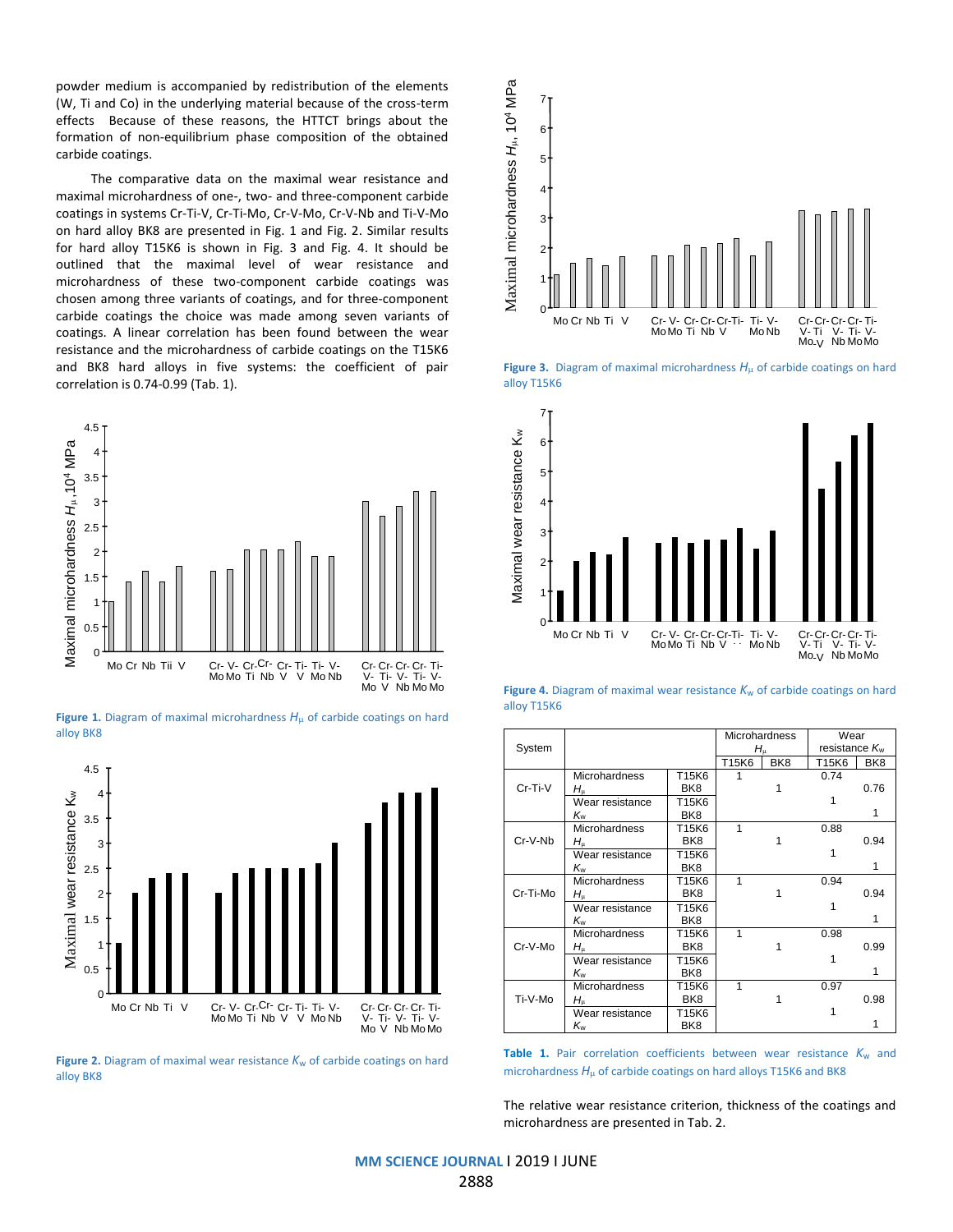| Type of<br>coating | Kw        |                 |           | $H_{\mu}$ , 10 <sup>3</sup> MPa | $δ$ , μm |                 |  |
|--------------------|-----------|-----------------|-----------|---------------------------------|----------|-----------------|--|
|                    | T15K6     | BK <sub>8</sub> | T15K6     | BK <sub>8</sub>                 | T15K6    | BK <sub>8</sub> |  |
| One-               | $1 - 2.8$ | $1 - 2.4$       | 11.0-17.0 | 10.0-17.0                       | $7 - 10$ | $7 - 12$        |  |
| component          |           |                 |           |                                 |          |                 |  |
| Two-               | $2.4 -$   | $2 - 3$         | 17.4-23.0 | 16.1-22.0                       | $4 - 8$  | $6-9$           |  |
| component          | 3.1       |                 |           |                                 |          |                 |  |
| Three-             | $4.4 -$   | $3.4 -$         | 31.0-33.0 | 27.0-32.0                       | 4        | $5 - 7$         |  |
| component          | 6.6       | 4.1             |           |                                 |          |                 |  |

**Table 2.** Relative wear resistance criterion  $K_w$ , thickness  $\delta$ , and microhardness  $H_{\mu}$  of carbide coatings on T15K6 and BK8 hard alloys

From Fig. 1, Fig. 2, Fig. 3, Fig. 4 and Tab. 2 it is obvious that the tested properties (microhardness and wear resistance) of threecomponent carbide coatings exceed those of one- and twocomponent coatings. This is due to the following factors: (i) the predominance of carbides having high hardness such as TiC, VC and NbC in the coating, (ii) the formation of alloy carbides containing up to 3-20% of alloying elements, and (iii) the texture of carbide grains (up to 30% of the theoretical value). The improvement of wear resistance strongly depends on the thickness of the coating, the optimal thickness being 4-7 µm. The deposition of a thicker coating onto a high alloy surface is accompanied by the formation of an interlayer of a brittle intermetallic  $\eta$ -phase. It has been revealed that for cutting tools, three-component carbide coatings in the Cr-Ti-Mo and Ti-V-Mo systems with homogeneous structure, which contain up to 81% complex carbides  $[Ti_{96}(Cr, Mo)_4]C$  and  $[(TiV)_{96}Mo_4]C$ , possess maximal hardness and wear resistance at turning on a lathe.

For five three-component systems, viz. Cr-Ti-V, Cr-Ti-Mo, Cr-V-Mo, Cr-V-Nb and Ti-V-Mo, optimization of the starting powder mixtures was performed with respect to the wear resistance and microhardness of the carbide coatings produced on T15K6 and BK8 hard alloys. In this work, we present, as an example, optimization for only one system out of five of three-component systems, viz. Cr-Ti-Mo. It was performed in the following way. In accordance to the simplex method of the design experiment, the design matrix (Tab. 3) for the Cr-Ti-Mo system was composed using the obtained results of the properties of carbide coatings, where wear resistance and microhardness was used as the optimization parameter (y) and the mass fraction of metal oxides  $Cr_2O_3(x_1)$ , TiO<sub>2</sub> (x<sub>2</sub>), MoO<sub>3</sub> (x<sub>3</sub>) in the powder mixture were used as independent variable data.

| The rate of metal oxides in    |                  |                  |                      | <b>Microhardness</b> |                 | Relative wear |                 |
|--------------------------------|------------------|------------------|----------------------|----------------------|-----------------|---------------|-----------------|
| powder mixture                 |                  | Parameter        | $H_{\mu}$ , MPa      |                      | resistance      |               |                 |
| (weight fraction)              |                  | У                |                      |                      | criterion $K_w$ |               |                 |
| Cr <sub>2</sub> O <sub>3</sub> | TiO <sub>2</sub> | MoO <sub>3</sub> |                      | T15K6                | BK <sub>8</sub> | T15K6         | BK <sub>8</sub> |
| $(x_1)$                        | $(x_2)$          | $(x_3)$          |                      |                      |                 |               |                 |
| 1                              | 0                | $\Omega$         | V <sub>1</sub>       | 15000                | 14000           | 2.0           | 2.0             |
| 3/4                            | 1/4              | $\Omega$         | V <sub>1112</sub>    | 18100                | 16500           | 2.2           | 1.5             |
| 1/2                            | 1/2              | $\Omega$         | <b>Y</b> 12          | 21400                | 20400           | 2.6           | 2.5             |
| 1/4                            | 3/4              | $\Omega$         | <b>Y</b> 1222        | 19000                | 17100           | 2.0           | 2.4             |
| 0                              | 1                | $\Omega$         | <b>V<sub>2</sub></b> | 14000                | 14000           | 2.2           | 2.4             |
| 0                              | 3/4              | 1/4              | V <sub>2223</sub>    | 17400                | 19000           | 2.4           | 2.6             |
| 0                              | 1/2              | 1/2              | <b>Y23</b>           | 18300                | 21700           | 1.5           | 2.0             |
| 0                              | 1/4              | 3/4              | V <sub>2333</sub>    | 13200                | 14000           | 1.2           | 1.3             |
| $\Omega$                       | 0                | 1                | Vз                   | 11000                | 10000           | 1.0           | 1.0             |
| 1/4                            | 0                | 3/4              | <b>Y</b> 1333        | 15000                | 13700           | 2.0           | 1.2             |
| 1/2                            | 0                | 1/2              | <b>Y</b> 13          | 17400                | 16100           | 2.6           | 2.0             |
| 3/4                            | 0                | 1/4              | V <sub>1113</sub>    | 19200                | 18000           | 2.4           | 1.7             |
| 1/2                            | 1/4              | 1/4              | <b>y</b> 1123        | 28000                | 24000           | 3.0           | 3.2             |
| 1/4                            | 1/2              | 1/4              | V <sub>1223</sub>    | 32500                | 31700           | 6.2           | 3.8             |
| 1/4                            | 1/4              | 1/2              | V <sub>1233</sub>    | 33000                | 31900           | 6.2           | 4.0             |
| 1/3                            | 1/3              | 1/3              | V <sub>123</sub>     | 33000                | 31000           | 5.1           | 4.0             |
| 1/8                            | 3/4              | 1/8              |                      | 17000                | 16000           | 1.5           | 1.7             |
| 1/8                            | 1/8              | 3/4              |                      | 19000                | 19000           | 3.1           | 2.8             |
| 3/4                            | 1/8              | 1/8              |                      | 14000                | 13000           | 3.0           | 1.0             |

**Table 3.** Design matrix and properties (relative wear resistance criterion *K*w, and microhardness *H*<sub>u</sub>) of carbide coatings on hard alloys T15K6 and BK8 for the Cr-Ti-Mo system

At that, the total amount of metal oxides  $Me<sub>x</sub>O<sub>y</sub>$  in the Cr-Ti-Mo powder mixture containing 98% (50%  $Al_2O_3 + 35%$  Me<sub>x</sub>O<sub>v</sub> + 15% Al) + 2% NH<sub>4</sub>Cl is constant, i.e. the total amount  $Cr_2O_3 + TiO_2 + MoO_3$ equals 100% (or 1 in weight fractions).

The second, third and fourth order mathematical models describing the effect of the powder mixture composition on properties of the Cr-Ti-Mo carbide coatings, were used whereas the second and third order mathematical models appeared inadequate.

The fourth order mathematical models are the following: for wear resistance of carbide coatings on T15K6 hard alloys:  $y = 2.0x_1+2.2x_2+x_3+2.0x_1x_2+4.4x_1x_3-0.4x_2x_3-204.8x_1x_2(x_1-x_2)+$  $+226.3x_1x_3(x_1-x_3)+244,3x_2x_3(x_2-x_3)+1.6x_1x_2(x_1-x_2)^2$  $-0.5x_1x_3(x_1-x_3)^2+3.2x_2x_3(x_2-x_3)^2-8.0x_1^2x_2x_3-2.7x_1x_2^2x_3+ +5.9x_1x_2x_3^2$ 

for wear resistance of carbide coatings on BK8 hard alloys  $y = 2.0x_1+2.4x_2+x_3+1.2x_1x_2+2.0x_1x_3+1.2x_2x_3-1.6x_1x_2(x_1-x_2)+$  $+19.7x_1x_3(x_1-x_3)+123,2x_2x_3(x_2-x_3)+3.7x_1x_2(x_1-x_2)^2+$ +3.2x<sub>2</sub>x<sub>3</sub>(x<sub>2</sub>-x<sub>3</sub>)<sup>2</sup>-10.1x<sub>1</sub><sup>2</sup>x<sub>2</sub>x<sub>3</sub>-9.1x<sub>1</sub>x<sub>2</sub><sup>2</sup>x<sub>3</sub>+0.5x<sub>1</sub>x<sub>2</sub>x<sub>3</sub><sup>2</sup>;

for microhardness of carbide coatings on T15K6 hard alloys  $y = 1500x_1+1700x_2+900x_3+1800x_1x_2+1800x_1x_3+3400x_2x_3 -4200x_1x_2(x_1-x_2)+5000x_1x_3(x_1-x_3)+76.7x_2x_3(x_2-x_3)++270x_1x_2(x_1-x_2)$  $(x_2)^2+1200x_1x_3(x_1-x_3)^2+5.9x_2x_3(x_2-x_3)^2-2900x_1^2x_2x_3+1700x_1x_2^2x_3+$  $67700x_1x_2x_3^2;$ 

for microhardness of carbide coatings on BK8 hard alloys  $y = 1400x_1+1700x_2+1000x_3+1900x_1x_2+1600x_1x_3+3300x_2x_3 -4100x_1x_2(x_1-x_2)+4800x_1x_3(x_1-x_3)+790x_2x_3(x_2-x_3)+500x_1x_2(x_1-x_2)$  $x_2$ )<sup>2</sup>+12600x<sub>1</sub>x<sub>3</sub>(x<sub>1</sub>-x<sub>3</sub>)<sup>2</sup>+800x<sub>2</sub>x<sub>3</sub>(x<sub>2</sub>-x<sub>3</sub>)<sup>2</sup>-5100x<sub>1</sub><sup>2</sup>x<sub>2</sub>x<sub>3</sub>+ +1700x<sub>1</sub>x<sub>2</sub><sup>2</sup>x<sub>3</sub>- $6700x_1x_2x_3^2$ .

Numerical calculations have shown that all the above listed models are adequate.

The obtained mathematical expressions were used to plot the "composition-properties" diagrams (Fig. 5, Fig. 6, Fig. 7, Fig. 8). The diagrams show that for the Cr-Ti-Mo system, the optimal regions for all the tested properties lie approximately within the following range: 10-40% Cr<sub>2</sub>O<sub>3</sub>, 30-65% TiO<sub>2</sub>, 15-50% MoO<sub>3</sub>. Here, the wear resistance of carbide coatings on hard alloys with standard chemical composition increases by the factor of 5.9-6.4 for T15K6 and 4.2-4.7 for BK8, microhardness imroves by the factor of 30,500-35,000 MPa for T15K6 and 28,500-33,000 MPa for BK8 as compared with uncoated materials.



**Figure 5.** Effect of the powder composition on wear resistance  $K_w$  of Cr-Ti-Mo carbide coatings on hard alloy T15K6